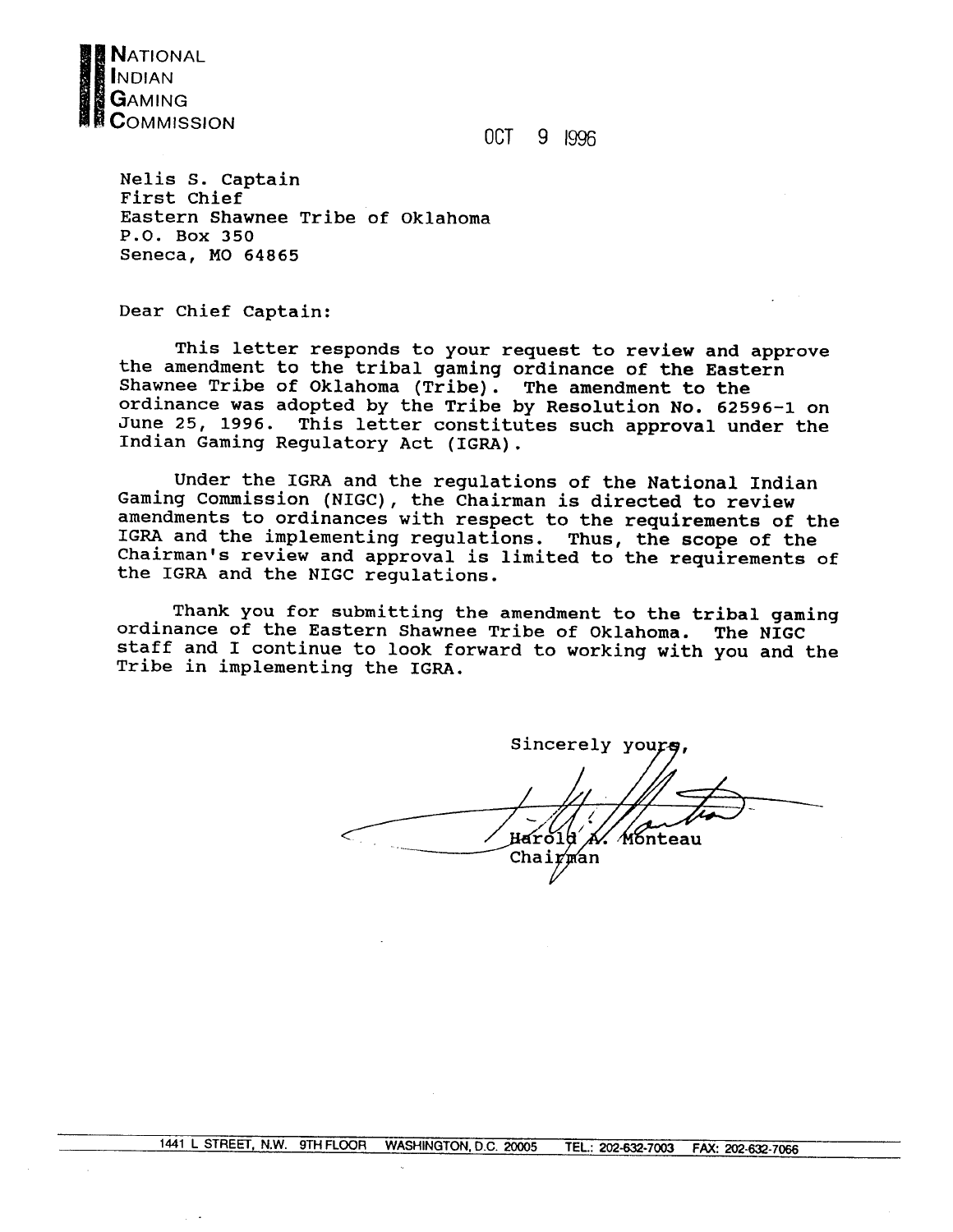

# **EASTERN SHAWNEE TRIBE OF OKLAHOMA**

**P.O. Box 350 Seneca, MO 64865 (918) 666-2435 FAX (918) 666-3325** 

AUG 19 1996

# RESOLUTION RESOLUTION NUMBER 62596-1 **GAMING CODE AMENDMENT NO. 1**

**WHEREAS,** the Eastern Shawnee Tribe of Oklahoma is an "Indian Tribe" as that term is defined in the Indian Gaming Regulatory Act, 25 U.S.C. **4** 2703(5),

- **WHEREAS,** the Business Committee of the Eastern Shawnee Tribe of Oklahoma Tribe is generally responsible for the general welfare, health, education, and economic development of the members of the Tribe and their land, including raising revenues through gaming activities needed to carry out these responsibilities, and
- **WHEREAS,** the Indian Gaming Regulatory Act authorizes Tribes, under certain conditions, to license and regulate Class 111 garning activities, on Indian lands, owned by any person or entity other than the Indian Tribe, and
- **WHEREAS,** the Business Committee of the Eastern Shawnee Tribe of Oklahoma has determined that it is in the best interests of the Tribe to amend the Eastern Shawnee Gaming Code of December 7, 1994 to permit the Tribe to license and regulate Class 111 gaming activities, on Indian lands, owned by a person(s) or entity(ies) other than the Tribe,

**NOW THEREFORE** BE **IT RESOLVED,** that the Tribe hereby adopts and enacts Amendment No. 1 to the Eastern Shawnee Gaming Code of December 7, 1994, as follows:

1. The second sentence of Section 1002 is amended to read:

Class I11 gaming as defined in the Indian Gaming Regulatory Act, P.L. 100-447, 25 U.S.C. : **9** 2703(8), and by regulations promulgated by the National Indian Gaming Commission, is authorized only to the extent allowed by such law and pursuant to an approved Tribal-State Compact, if such a compact is required by Federal law.

Page I of 6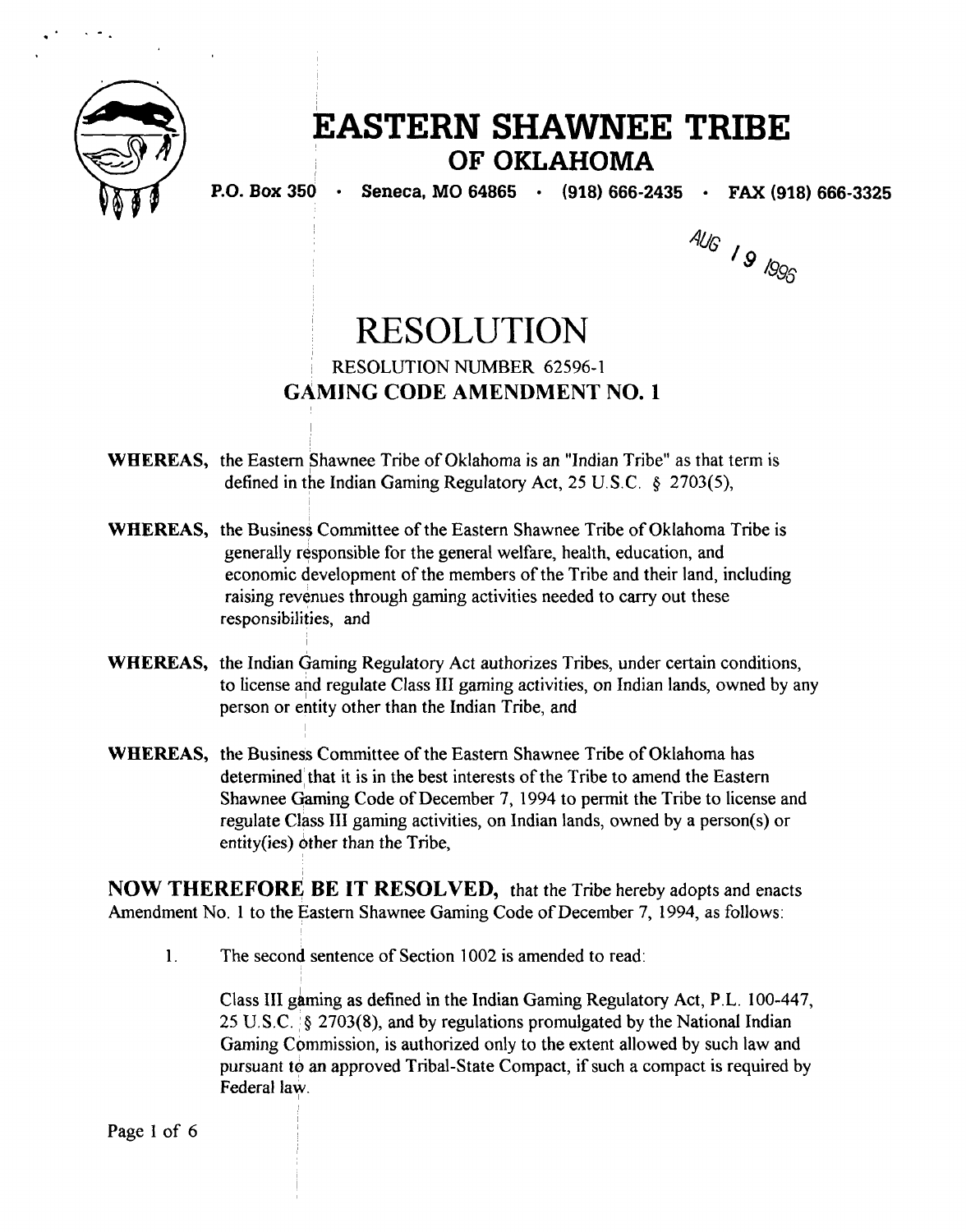**2.** Section **10'03** is amended to read:

Except as provided in section 1036, the Tribe shall have the sole proprietary interest in and responsibility for the conduct of any gaming operation authorized by this Ordinance.

**3.** Section 1007 D is amended to read:

The Tribe shall review a person's prior activities, criminal record, if any, and reputation; habits, and eligibility of a key employee or primary management official for employment in a gaming operation. If the Tribe determines that employment of the person poses a threat to the public interest or to the effective regulation of gaming, or creates or enhances dangers of unsuitable, unfair, or illegal practices and methods and activities in the conduct of gaming, a Tribal or individually owned gaming operation shall not employ that person in a key employee or primary management official position.

- **4.** Section 10 12 is amended to read:
	- A. Gaming Commissioner may be removed from office by a vote of five (5) or more of the Business Committee in a regular or Special meeting if he/she is convicted of any felony or crime involving dishonesty in a court of law or is found guilty of moral turpitude, gross neglect of duty, malfeasance in office, or misconduct reflecting on the dignity and integrity of the Tribal government.
- **5.** Section 10 16 C is amended to read:

Design and describe procedures to issue Tribal licenses to primary management officials, gey employees, and individually owned gaming operation.

6. Section 1018 A is amended to read:

In adopting, amending or repealing any regulations under this code, the Gaming Commissioner shall give a minimum of five (5) days notice of proposed regulations changes to all key employees, primary management officials, the chief executive officer of any individually owned gaming operation, and the members of the Business Committee and the Chief.

7. The first, second and third sentences of Section 1020 are amended to read:

Excpect as provided in paragraph G of this section, the Gaming Commissioner shall have the right to immediately suspend any licensee, employee, or participant in gaming for violation of any Tribal Regulations, Tribal Compact, Tribal Ordinance, Federal Regulations or Federal Law. Such suspension shall be for a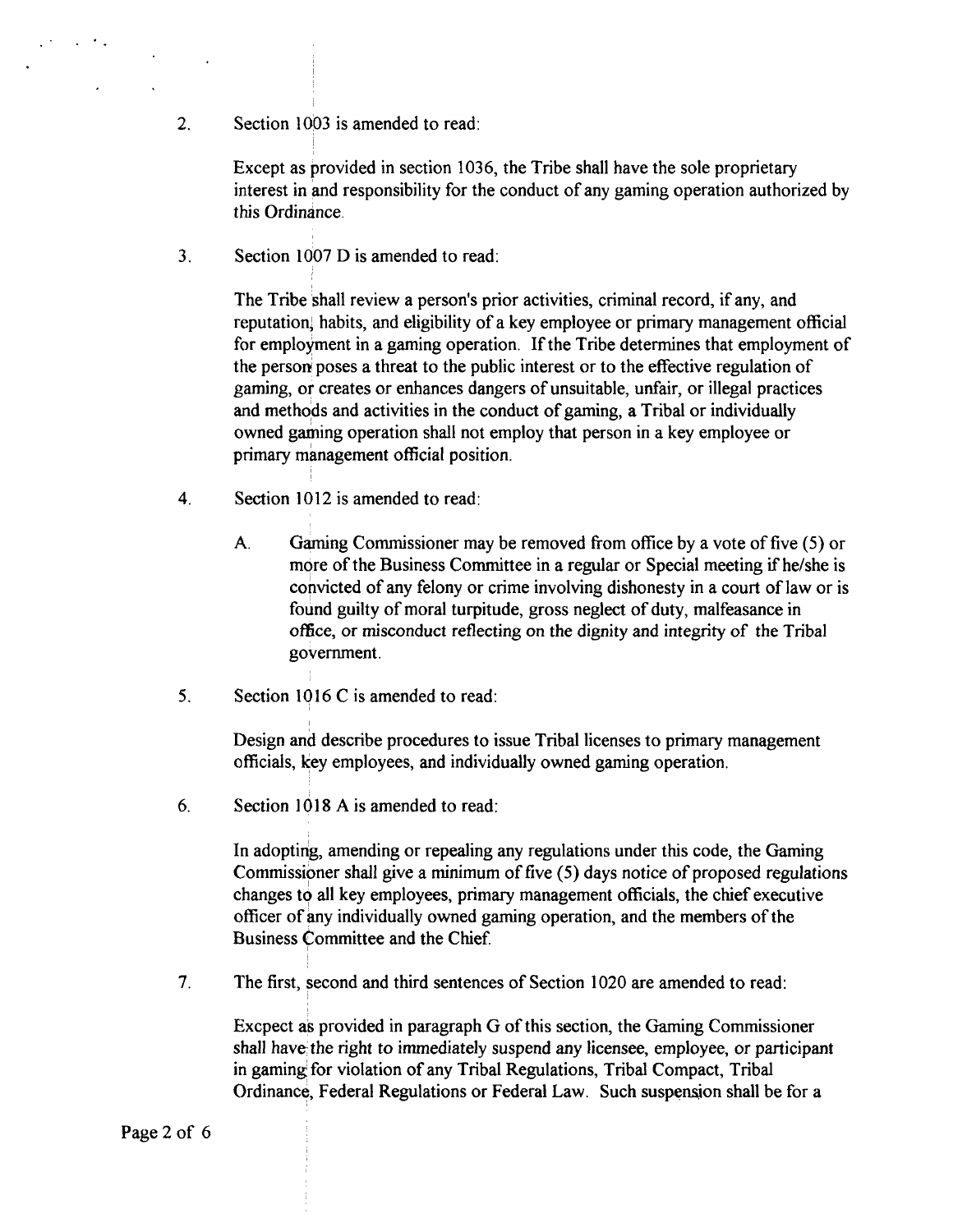period of not more than ninety (90) days for licensees or employees and not more than two (2) years for participants in gaming. An individual licensee or employee who has had his/her license suspended by the Gaming Commissioner shall:

**8.** Section 1020 A is amended to read:

Be entitled to a hearing before the Gaming Commissioner within fourteen  $(14)$ days of the suspension and shall be provided with written notice at least ten (10) days prior to the hearing date. The notice shall contain the date, time and place of the hearing and shall also contain a concise statement of the alleged violation and the specific facts concerning the alleged violation.

9. Section  $1020'E$  is amended to read:

Following the hearing, the Gaming Commissioner shall issue in writing an order regarding the subject within seven (7) days, or the matter shall be deemed dismissed. A final suspension order shall be made if, upon examination of all of the evidence presented, the Gaming Commissioner has reasonable cause to believe that an individual licensee or employee has violated any Tribal Regulations, Tribal Compact, Tribal Ordinance, Federal Regulations or Federal Law. If the Gaming Commissioner determines that there is not reasonable cause to believe that an individual licensee or employee has committed a violation, the individual licensee or employee shall be reinstated immediately and shall receive the compensation for the period during which helshe was suspended. If a suspension order is made which he/she would have received, it shall state:

- I. I The specific violation of law or regulation of the subject, and
- **2.** ' The suspension period imposed, stating the beginning date and the concluding date of the suspension.
- 10. A new section 1020 G is added and shall read:

Whenever the Gaming Commissioner has reasonable cause to believe that a licensed individually owned Class **I11** gaming operator has violated Tribal Regulations, Tribal Compact, Tribal Ordinance, Federal Regulations or Federal Law, the Gaming Commissioner shall describe his findings in a report to the Business Committee that includes a statement of the alleged violation, a detailed statement of the basis for the Gaming Commissioner's conclusion that a violation has occurred, a detailed statement of the gaming operator's response to the allegation that a violation has occurred, and recommendations for appropriate corrective action. The Business Committee shall independently review the circumstances giving rise to the Gaming Commissioner's conclusion and, after providing the gaming operator the opportunity to appear in person, or through a representative, before the Business Committee to respond to the allegation that a

Page 3 of 6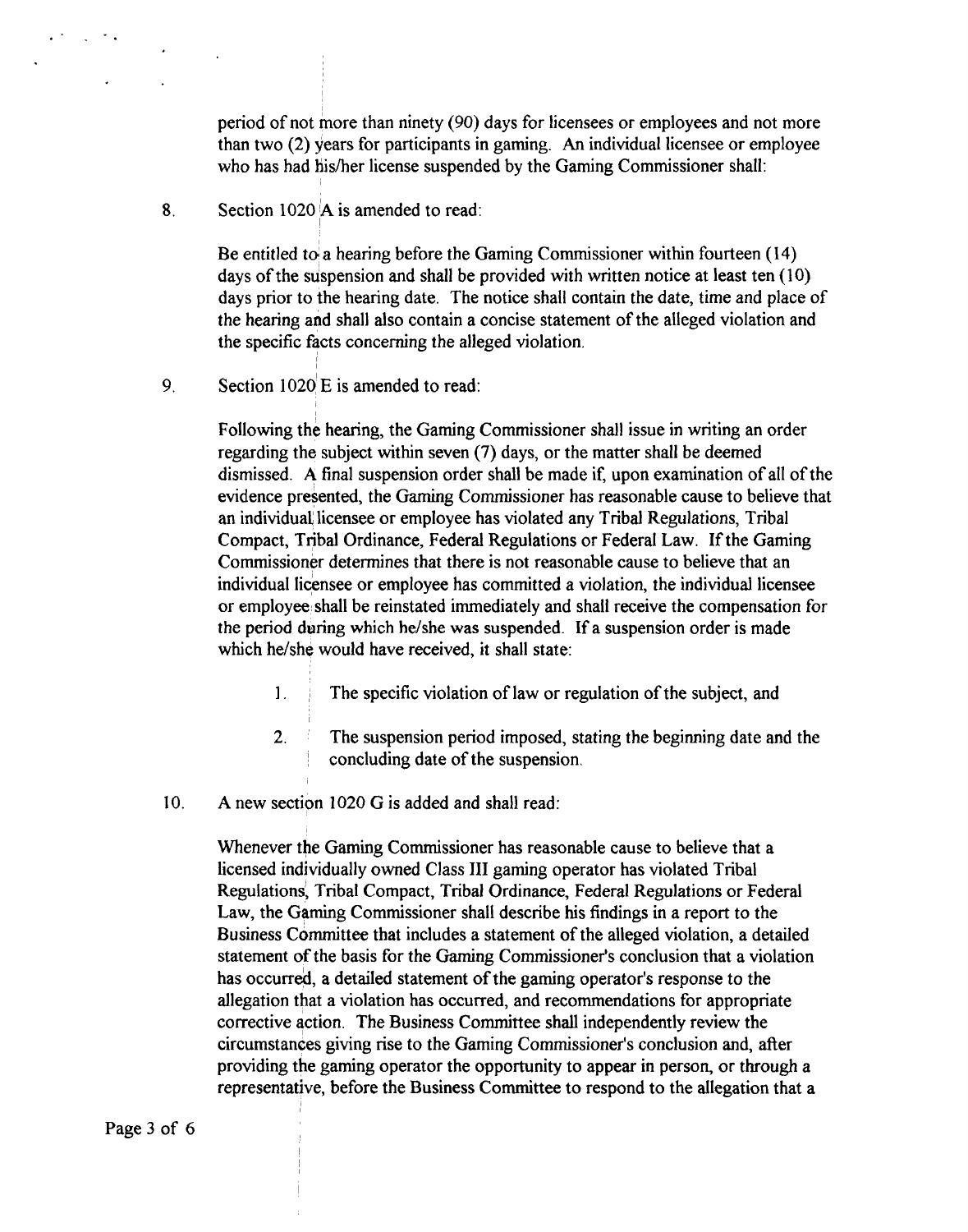violation has occurred, including the presentation of any pertinent documentary or witness evidence, shall determine whether a violation warranting corrective action has occurred and, if so, shall approve the appropriate corrective action.

11 **Section 1021 is amended to read:** 

All persons subject to a suspension order shall be excluded from the gaming enterprise during such period of suspension. The Gaming Commissioner shall have the authority to direct gaming enterprise security to enforce the exclusion of any person suspended pursuant tot he terms of Section 1020.

12. Section 1032 B is amended to read:

The Commissioner shall review any background check report issued to the Tribe. The Commissioner shall share any information revealed by such checks to the manager of the Tribal or individually owned gaming hall(s) which in the Commissioner's judgment affects the consideration of an individual for employment.

13. Section 1035 B is amended to read:

Such licenses shall be issued when the results of background investigations are available to the Commissioner and such reports indicate that the individual is of appropriaie character to participate in a Tribal or individually owned gaming enterprise.

14. Section 1035 C is amended to read:

The Commissioner may assess such license fee as may be necessary to defray the Commissioner's costs in securing a background investigation and issuing any license.

**15.** A new section 1036 is added and shall read:

Licensing and Regulating Non-Tribally Owned Class III Gaming

A. Authority to License and Regulate

The Tribe may license and regulate a Class **I11** gaming operation on Indian lands that is owned by a person or entity other than the Tribe.

- B. License Requirements
	- 1. Whenever the Tribe licenses an individually owned Class 111 gaming operation on Indian lands of the Tribe, the Tribe, in addition to any

Page 4 of 6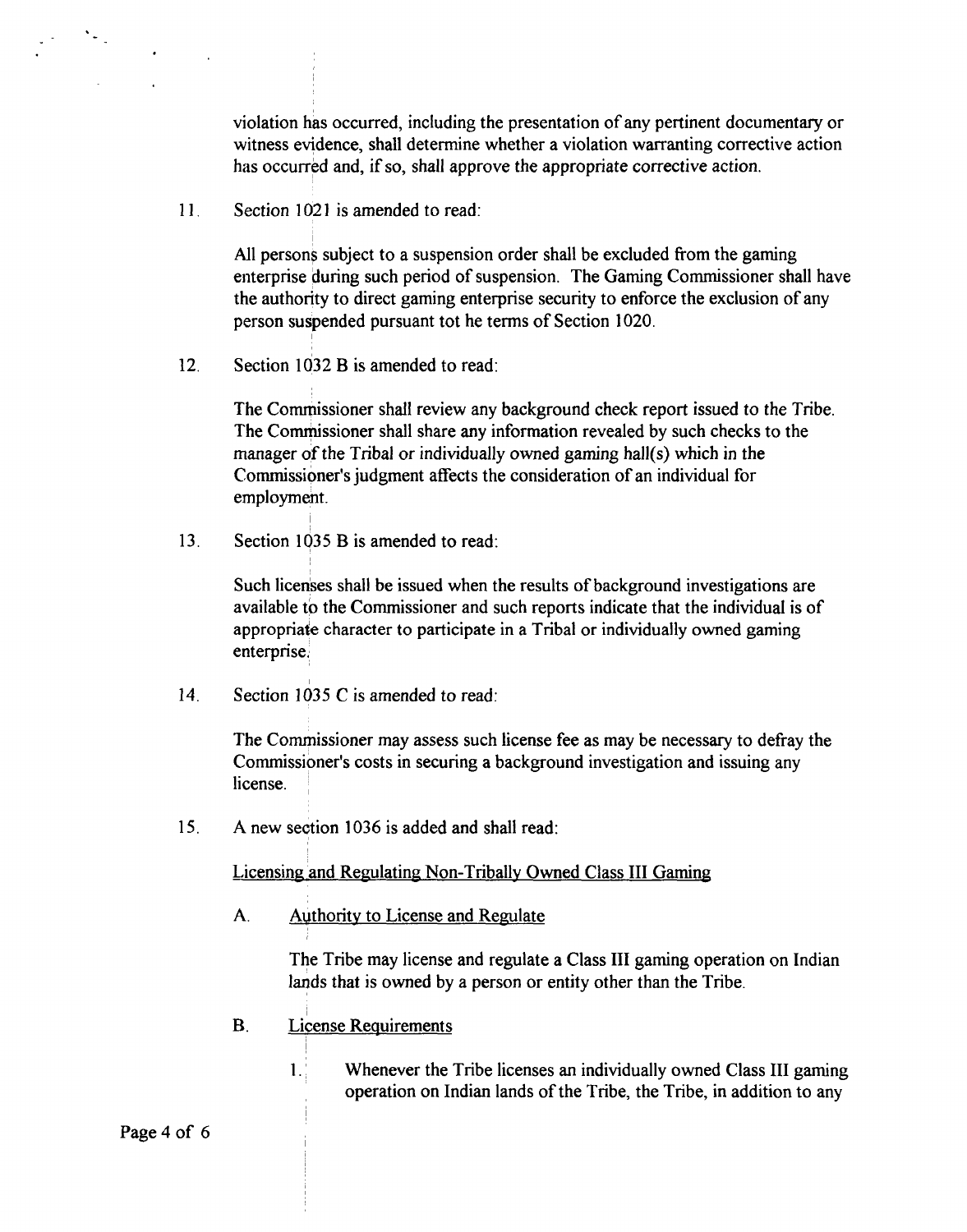applicable licensing requirements provided in this Ordinance and any Regulations promulgated pursuant thereto, shall impose upon the licensee of such gaming operation such other licensing requirements as may be necessary to assure that the Tribe's licensing requirements are in the aggregate at least as restrictive as those established by State law governing similar gaming within the jurisdiction of the State within which such Indian lands are located.

- 2. No person or entity, other than the Tribe, shall be eligible to receive a Tribal license to own a Class III gaming operation conducted on Indian lands within the jurisdiction of the Tribe if such person or entity would not be eligible to receive a State license to conduct the same activity within the jurisdiction of the State.
- **3. An** individually owned Class I11 gaming operation conducted on Indian lands within the jurisdiction of the Tribe shall apply the standards of the State, such as those with respect to purpose, entity, pot limits and hours of operation, within which such Indian lands are located.

## C. Use of Gaming Revenue

Income received by the Tribe from any gaming operation licensed pursuant **to** 'this **section shall** be used only for the purposes described in Section **<sup>1</sup>**do4 of this Ordinance.

### D. Licensee Payment to the Tribe

Any individually owned gaming operation licensed pursuant to this Section shall pay to the Tribe not less than 60 percent of the net revenues of such gaming operation. The Business Committee shall determine the exact percentage of net revenues to the Tribe and shall include such percentage in the license issued to such gaming operation or in an agreement entered into with the owner and operator, if different than the owner, of such gaming operation. Any individually owned gaming operation licensed pursuant to this Section shall not be subject to the gross revenues tax provided for in Section 1028 of this Code and in the tax code or to any license or other fees.

E. National Indian Gaming Commission Assessment

The owner of any gaming operation licensed pursuant to this Section shall pay to the National Indian Gaming Commission the assessment required by 25 C.F.R. § 514.1.